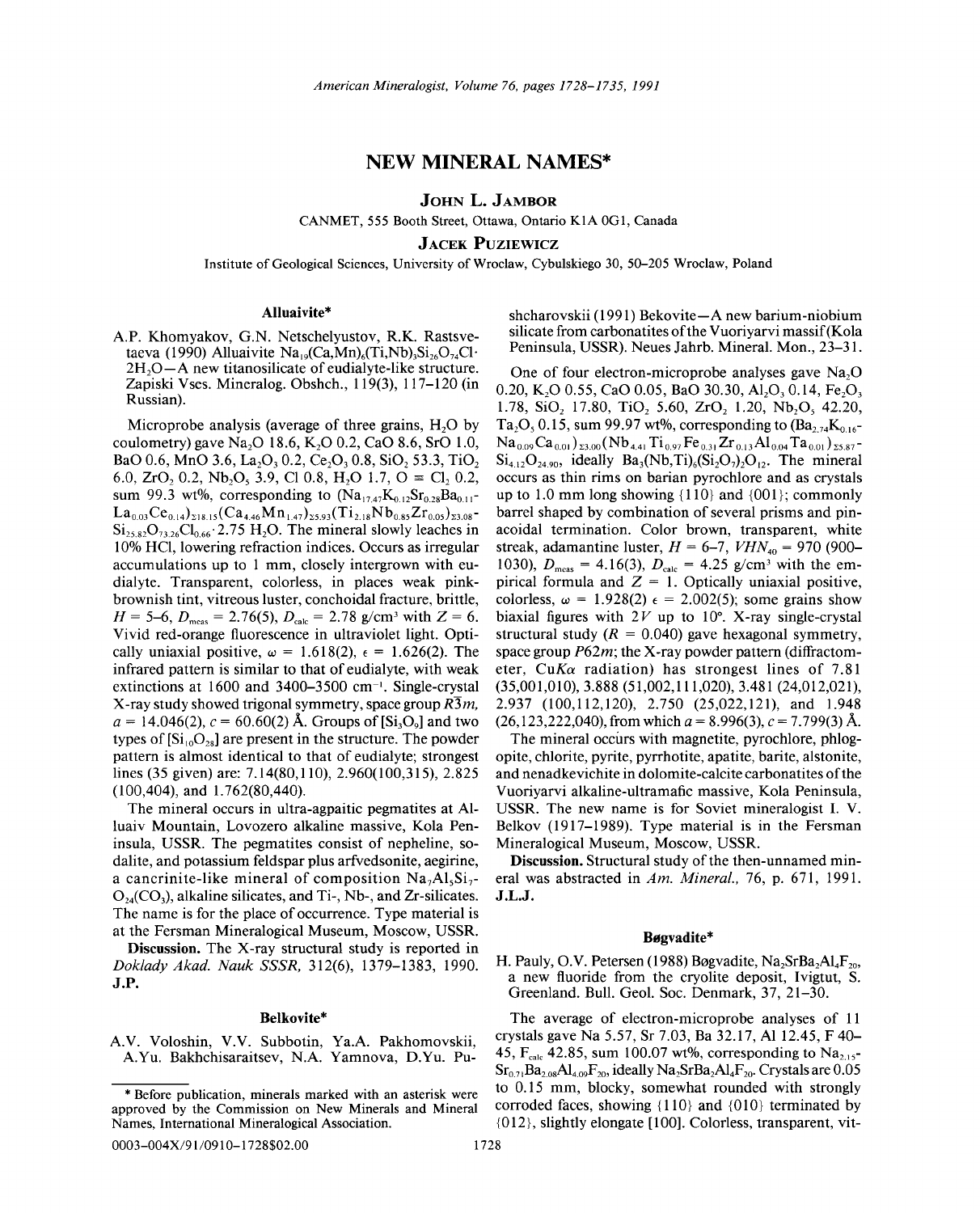reous luster, white streak, nonfluorescent, uneven fracture,  $VHN_{25} = 300(50), D_{meas} = 3.85, D_{calc} = 3.898$  g/cm<sup>3</sup> with  $Z = 2$ . Optically biaxial negative,  $\alpha = 1.4326(2)$ ,  $\beta =$  $1.4360(2)$ ,  $\gamma = 1.4389(2)$  for  $\lambda = 589$  nm,  $2 V_{\text{meas}} = 87(0.5)$ °,  $2V_{\text{calc}} = 85(6)$ °,  $\alpha = c, \beta = a, \gamma = b$ , optic-axis plane {010}. X-ray single-crystal studies gave orthorhombic symmetry, space group *Pnmn* or *Pn2n*,  $a = 7.110(3)$ ,  $b = 19.907(10)$ ,  $c = 5.347(3)$  Å as refined from a Guinier-Hägg powder pattern *(CuK* $\alpha_1$  *radiation)* with strongest lines of 9.9681(40,020), 6.6886(40,110), 3.2403(100,141), 3.1945(50,051), 2.9241 (50,211), 2.6681 (40,002), 2.3758(40,251), and 2.1158(50,152,321,190).

The mineral occurs with jarlite, ralstonite, barite, K-mica, quartz, and a kaolinite-like mineral in the cryolite deposit at Ivigtut, Greenland. The new name is for Richard Bogvad (deceased 1952), former chief geologist for the company that mines the cryolite deposit.

**Discussion.** A repository for type material is not given. **J.L.J.**

#### **Calcian mottramite**

K.A. Lazebnik, N.V. Zayakina (1989) Calcium mottramite, the first known representative of a new isomorphic mottramite-tangeite series. Doklady Akad. Nauk SSSR, 306(2), 434-438 (in Russian, English translation available).

The average of seven electron-microprobe analyses gave 4.82 wt% CaO (range 3.98-5.94 wt%) and the average formula  $(Pb_{0.67}Ca_{0.31})_{z_0.98}(Cu_{1.01}Zn_{0.01})_{z_1.02}(V_{0.92}$  $P_{0.08}$ <sub>21.00</sub>O<sub>4</sub>(OH). "The mineral ... is an intermediate member of a new mottramite-tangeite series. Since our mineral is closer to mottramite, we designate it as calcium mottramite."

**Discussion.** The approved name for tangeite is calciovolborthite *(Am. Mineral.,* 75, p. 1214, 1990); the mineral described is calcian mottramite or, as the authors also state in their concluding paragraph, a calcic variety of mottramite. **J.L.J.**

#### **Calcio-ancylite-(Nd)\***

P. Orlandi, M. Pasero, G. Vezzalini (1990) Calcio-ancylite-(Nd), a new REE-carbonate from Baveno, Italy. Eur. J. Mineral., 2, 413-418.

Electron-microprobe and  $CO$ , analyses (H<sub>2</sub>O by difference) gave La<sub>2</sub>O<sub>3</sub> 3.16, Ce<sub>2</sub>O<sub>3</sub> 14.18, Pr<sub>2</sub>O<sub>3</sub> 3.23, Nd<sub>2</sub>O<sub>3</sub> 20.23, Sm<sub>2</sub>O<sub>3</sub>, 7.63, Eu<sub>2</sub>O<sub>3</sub>, not detected, Gd<sub>2</sub>O<sub>3</sub> 6.68, D<sub>V<sub>2</sub>O<sub>3</sub></sub> 1.74, Tm<sub>2</sub>O<sub>2</sub> 0.83, Y<sub>2</sub>O<sub>3</sub> 3.93, CaO 9.05, CO<sub>2</sub> 23.47, H<sub>2</sub>O 5.87, sum 100 wt%, corresponding to  $(Nd_{0.90}Ce_{0.64}Sm_{0.33}$ - $Gd_{0.28}Y_{0.26}Pr_{0.15}La_{0.14}Dy_{0.07}Tm_{0.03}^{\text{}}_{\text{22.80}}Ca_{1.20}^{\text{}}(CO_3)_{3.98}$ (OH)<sub>2.84</sub>.  $1.01 H<sub>2</sub>O$ , ideally (Nd,Ca)<sub>3</sub>Ca(CO<sub>3</sub>)<sub>4</sub>(OH)<sub>3</sub>·H<sub>2</sub>O. Occurs as pine cone-like aggregates, up to 1 mm long, in which individuals have a dipyramidal pseudoorthorhombic habit; pale pink color, white streak, vitreous luster, *H =* 4-4.5, brittle, irregular fracture, nonfluorescent,  $D_{\text{meas}}=$ >4.02,  $D_{\text{calc}} = 4.08$  g/cm<sup>3</sup> with  $Z = 1$ . Optically biaxial

negative, nonpleochroic,  $\alpha = 1.660(1)$ ,  $\beta = 1.725(1)$ ,  $\gamma =$ 1.761(1),  $2V_{\text{meas}} = 70^{\circ}, 2V_{\text{calc}} = 74^{\circ}, \text{weak } r < v \text{ dispersion},$  $Z = c$ . Single-crystal X-ray structural study  $(R_m = 0.036)$ showed monoclinic symmetry, space group *Pm, a =* 4.976(2),  $b = 8.468(2)$ ,  $c = 7.212$  Å,  $\beta = 90.04(3)$ °. Strongest lines of a 114.6-mm Gandolfi powder pattern *(FeKa* radiation) are 5.49(60,011), 4.26(100,110), 3.67(70,111), 2.905(90,102), 2.320(70,131), 2.048(80,221), and 1.979(70,212).

The mineral was found atop pinkish orthoclase in a miarolitic cavity in granite in a quarry at Baveno, Piedmont, Italy. The repository for type material is not given. **J.L.J.**

#### **Grechishchevite\***

V.I. Vasil'ev, L.V. Usova, N.A. Pal'chik (1989) Grechishchevite-Hg<sub>3</sub>S<sub>2</sub>(Br,Cl,I)<sub>2</sub>-A new supergene mercury sulfohalide. Geol. Geophys., 30(7), 61-69 (In Russian, English translation available).

The average of **II** electron-microprobe analyses (nine for material from the Arzak deposit, two from Kadyrel) gave Hg 73.00, Br 9.85, Cl 2.05, I 5.86, S 7.83, Se 0.02, sum 98.61 wt%, corresponding to  $Hg_{3.05}S_{2.04}(Br_{1.03}Cl_{0.49}$  $I_{0.39}$ <sub>21.91</sub>, ideally Hg<sub>3</sub>S<sub>2</sub>(Br,Cl,I)<sub>2</sub>. Occurs on fracture walls as films consisting of minute prisms and groups of equant to slightly elongate grains to 0.2 mm (Arzak deposit); also as powdery masses and as concretions of short prismatic crystals to 0.3 mm (Kadyrel occurrence). Color variably bright or dark orange, slowly darkening to brown-orange, then black. Streak deep yellow to yellow with a slight orange tint, luster vitreous to adamantine, brittle,  $H_{25}$  = 106 (88-116) kg/mm<sup>2</sup> (Mohs  $\approx$  2.5), distinct cleavage parallel to prism elongation. Fragments blacken in 40% KOH; unaffected by HCl or HNO,. **In** transmitted light, transparent, parallel extinction, uniaxial positive, refractive indices  $> 2$ , pleochroic from straw-yellow *(E)* to yellow *(O)*. Gray-white and anisotropic in reflected light, distinctly bireflectant from gray-white  $(R')$  to gray  $(R')$  with corresponding reflectance values (nm, %) 436, 22.8, 19.2; 460, 24.5,22.2; 500, 21.4, 18.9; 546, 19.8, 17.3; 590, 18.8, 16.5; 620,18.9,16.7; 656,18.1,15.9. Strong light orange and orange internal reflection. The X-ray powder pattern is in good agreement with results from pyrosynthetic material for which single-crystal study indicated tetragonal symmetry, space groups *P42m* (given as *P42m), P4m2, P4mm,* or *P4/mmm.* Strongest lines of the mineral from the Arzak deposit (57.3-mm camera, Cu radiation) are 3.95(60,112), 3.02(60,132), 2.65(100,023,340,050), 2.60(40,123,150),2.341(40,440),2.180(30, wide, diffuse, 043), and 1.873(30,253,550); calculated cell dimensions are  $a = 13.208(6)$ ,  $c = 6.698(9)$  Å. For synthetic material with  $a = 13.225$ ,  $c = 8.685$ , and the composition  $Hg_3S_2(Br_{1.0}Cl_{0.5}I_{0.5})_{z2.0}$ ,  $D_{calc} = 7.23$  g/cm<sup>3</sup> with  $Z = 8$ .  $D_{meas}$  $= 7.16$  g/cm<sup>3</sup> was obtained for synthetic material.

The mineral occurs in mercury ores at the Arzak deposit and Kadyrel occurrence, Tuva, ASSR. The new name is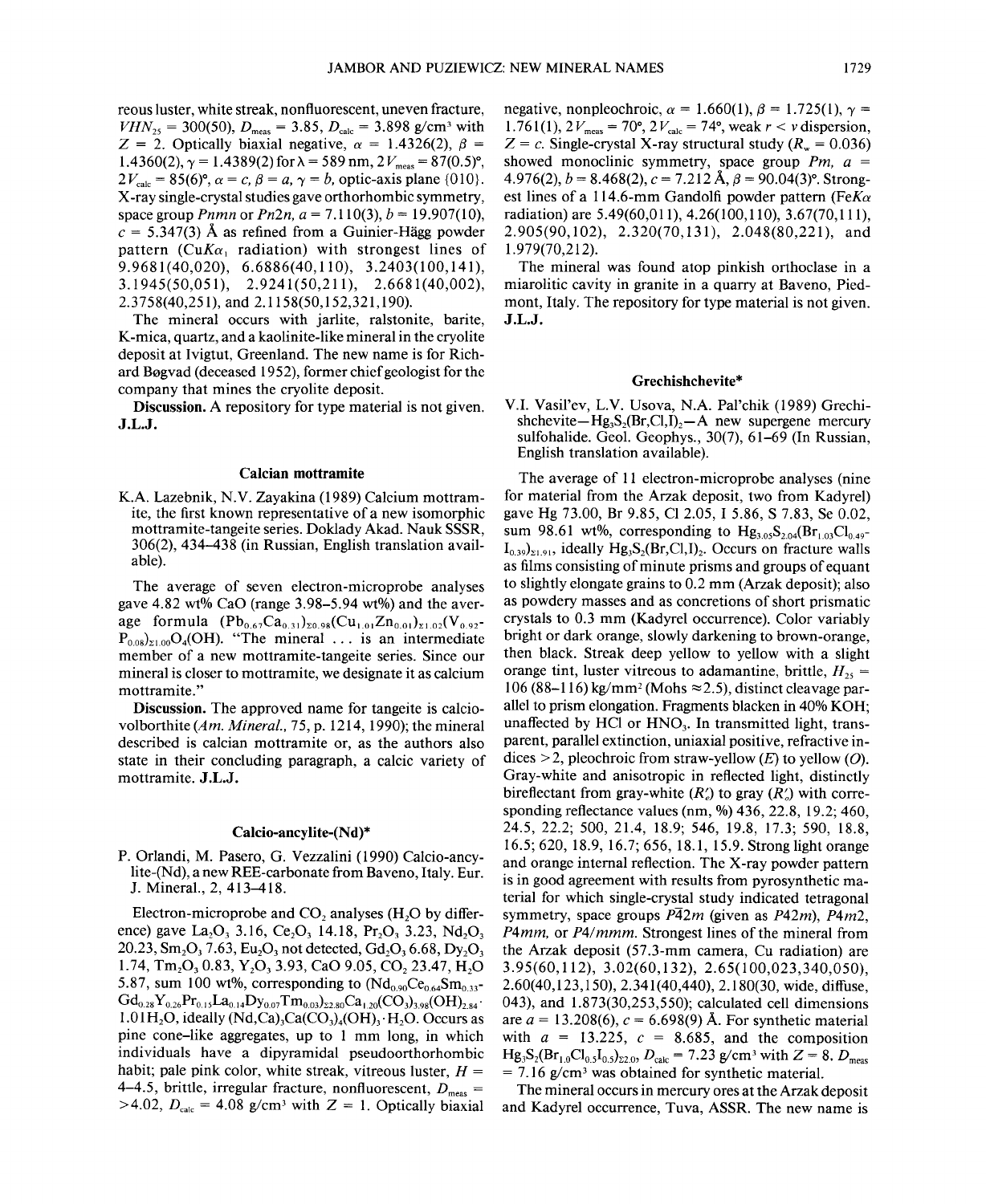for Oleg K. Grechishchev, who has studied the Tuva mercury deposits extensively. The mineral occurs sporadically in oxidized cinnabar ores at the Arzak deposit and less frequently in leached voids at Kadyrel, in association with numerous other mercury minerals that include calomel, kuzminite, cordierite, kadyrelite, lavrentievite, and eglestonite. Specimens containing grechishchevite have been deposited in the Central Siberian Geological Museum of the Institute of Geology and Geophysics, Novosibirsk, and at the Institute's Mining Museum in Leningrad.

Discussion. The new name is for the mineral with Br > Cl, but the authors note that two of the analyses show  $Cl > Br$  [the maximum is  $(Cl_{0.82}Br_{0.75}I_{0.39})$ ]. The mineral is susceptible to decomposition under the microprobe beam, and the authors express the opinion that the "average" analytical results with  $Br > Cl > I$  best express the composition in view of the analytical uncertainties. The mineral apparently is the tetragonal polymorph of arzakite. J.L.J.

## Lintisite\*

A.P. Khomyakov, L.I. Polezhaeva, S. Merlino, M. Pazero (1990) Lintisite Na<sub>3</sub>LiTi<sub>2</sub>Si<sub>4</sub>O<sub>14</sub> 2H<sub>2</sub>O - A new mineral. Zapiski Vses. Mineralog. Obshch., 119(3), 76-80 (in Russian).

Microprobe analysis combined with flame spectrophotometry (Li) and IR spectroscopy/DTG (H<sub>2</sub>O) gave SiO<sub>2</sub> 44.03, TiO<sub>2</sub> 27.68, Nb<sub>2</sub>O<sub>5</sub> 1.10, FeO 0.28, MnO 0.05, Na<sub>2</sub>O 16.72, K<sub>2</sub>O 0.03, L<sub>1</sub><sub>2</sub>O 2.68, H<sub>2</sub>O 6.55, sum 99.12 wt%, corresponding to  $(Na_{2.970}K_{0.003})_{23.000}Li_{0.988}(Ti_{1.907}Nb_{0.046}$ - $Fe_{0.022}^{2+}$ <sub>21.975</sub>Si<sub>4.033</sub>O<sub>14.000</sub>.2.001H<sub>2</sub>O. All iron was assumed to be divalent. Readily dissolves in 10% HCl, leaving a siliceous residuum. Forms fibrous or parallel-columnar aggregates, 0.1-0.5 mm thick and 1-5 mm long, that replaced lorenzenite on cleavages and crystal surfaces. Individual crystals are elastic, acicular, up to  $0.1 \times 0.5 \times$ 5 mm, elongate [001] and flattened on {IOO}; macroscopically similar to vinogradovite. Colorless or pale-yellow, transparent, luster vitreous on fracture and pearly on cleavage surfaces, twinned on  ${100}$ , excellent  ${100}$  and perfect  $\{010\}$  cleavages, splintery fracture,  $H = 5-6$ ,  $D_{\text{meas}}$  $= 2.77(5)$ ,  $D_{\text{calc}} = 2.825$  g/cm<sup>3</sup> with  $Z = 4$ . Weak yellow fluorescence in ultraviolet light. Optically biaxial negative,  $2V_{\text{meas}} = 85(1)$ °, strong dispersion  $r < v$ ,  $\alpha = 1.672(2)$ ,  $\beta = 1.739(2)$ ,  $\gamma_{\text{calc}} = 1.802$ , positive elongation,  $Z\Lambda\gamma = 2^{\circ}$ ,  $Y = \beta$ . Extinction straight to very slightly oblique as result of flattening of the needles on {100}. The infrared spectrum shows absorption bands at 412, 435, 507, 538, 583, 630, 700, 920, 960, 1015, 1060, 1130, and 1645 em-I. Loss during heating is 6.55 wt% (half gradually between 150-550 °C, half between 550-600 °C). Melting temperature 900–950 °C. Material dehydrated at 600 °C gives an X-ray powder pattern of lorenzenite. Single-crystal X-ray study showed the mineral to be monoclinic,  $a = 28.583(4)$ ,  $b = 8.600(1)$ ,  $c = 5.219(1)$  Å,  $\beta = 91.03(2)$ °, space group  $C2/c$ . Strongest lines of the X-ray pattern (21 lines given) are 14.29 (strong,200), 6.39 (med.,31O), 4.77 (med.,600, 510), 3.69 (med.,71O), 2.996 (strong,42l), 2.744 (med.,  $(621)$ , 2.709 (med., 621), and 1.650 (med., 242, 550, 13.3.1).

The mineral occurs in pegmatites of nepheline-sodalite syenite at Alluaiv Mountain in the Lovozero alkaline massive, Kola Peninsula, USSR. Associated minerals are lorenzenite, nepheline, sodalite, potassium feldspar, arfvedsonite, aegirine, and eudialyte. The name is for the composition [Li, Na (natrium), Ti, silicium). Type material is at the Fersman Mineralogical Museum, Moscow, USSR. J.P.

# Magnesium zinnwaldite

E.I. Semenov, B.M. Shmakin (1988) Composition of glimmerites in exocontacts of rare-metal pegmatites from the Bastar area (India). Doklady Akad. Nauk SSSR, 303(1),199-202 (in Russian, English translation available).

Chemical analyses of a yellow mica and a brown one gave, respectively, SiO, 43.98, 41.57, TiO,  $0.08, -$ , Al<sub>2</sub>O<sub>3</sub> 24.43, 19.60, Fe<sub>2</sub>O<sub>3</sub> 2.18, 1.72, FeO 3.07, 5.12, MnO 0.16, 0.14, MgO 6.22, 9.80, CaO 1.36, 1.50, Li<sub>2</sub>O 1.06, 1.76, Na<sub>2</sub>O 0.54, 0.40, K<sub>2</sub>O 8.00, 11.00, Rb<sub>2</sub>O 0.70, 1.82, Cs<sub>2</sub>O 0.01, 0.26, H<sub>2</sub>O 5.35, 2.64, F 3.96, 5.14,  $O \equiv$  F 1.66, 2.16, sum 99.44, 100.31 wt%, corresponding to  $(K_{0.724}$ - $Na_{0.074}Rb_{0.032}$ <sub>20.830</sub>Li<sub>0.302</sub>(Mg<sub>0.657</sub>Fe<sub>6.182</sub>Fe<sub>6.116</sub>Ca<sub>0.013</sub>Mn<sub>0.010</sub>- $Ti_{0.004}$ <sub>21.072</sub>Al<sub>1.160</sub>[Al<sub>0.882</sub>Si<sub>3.118</sub>O<sub>10</sub>](OH<sub>1.112</sub>F<sub>0.888</sub>)<sub>22.000</sub> and  $(K_{1.016}Na_{0.056}Rb_{0.085}Cs_{0.008})_{21.165}Li_{0.511}(Mg_{1.057}Fe_{0.310}^{2+}Fe_{0.093}^{3+}$  $Ca_{0.117}Mn_{0.008})_{\Sigma1.585}Al_{0.683}[Al_{0.990}Si_{3.010}O_{10}](OH_{0.821}F_{1.179})_{\Sigma2.000}$ ideally KLiMgAl<sub>2</sub>Si<sub>3</sub>O<sub>10</sub>F<sub>2</sub>. Properties (given only in a single table, without amplification) are  $D = 2.90 \text{ g/cm}^3$ , refractive indices  $\alpha = 1.532$ ,  $\gamma = 1.568$ , cell dimensions  $a = 5.22$ , *b*  $= 9.02$ ,  $c = 10.04$  Å,  $\beta = 100^{\circ}$ , *IM* polytype. The mineral occurs at the outer contact ofrare-metal pegmatites in the Eastern Ghats mountains at the border between the states of Madhya Pradesh and Orissa, India.

Discussion. Requires additional data and submission to the CNMMN. J.L.J.

### Pengzhizhongite- $6H^*$

Jingzhong Chen, Guangming Yang, Zhaolu Pan, Nicun Shi, Peng Zhizhong (1989) Discovery and study of pengzhizhongite- $6H - A$  new mineral. Acta Mineral. Sinica, 9(1), 20-24 (in Chinese, English abstract).

Electron-microprobe analysis and an H<sub>2</sub>O determination gave SnO<sub>2</sub> 18.73, Al<sub>2</sub>O<sub>3</sub> 56.00, Fe<sub>2</sub>O<sub>3</sub> 8.38, MgO 8.03, MnO 0.40, ZnO 4.73, SiO, 1.48, H<sub>2</sub>O<sup>+</sup> 1.88, sum 99.63 wt%, corresponding to  $(Mg_{1,93}Zn_{0.56}Fe_{0.22}Al_{0.99}Mn_{0.05}$ - $\rm Si_{0.24})_{24.00}(\rm Sn_{1.21}Fe_{0.79})_{22.00}(\rm Al_{9.71}\square_{0.29})_{210.00}O_{22}(\rm OH)_{2}$ , simplified as  $(Mg,Zn,Fe,A)_4(Sn,Fe)_2(Al,\Box)_{10}O_{22}(OH)_2$ . Occurs as light yellowish brown to light yellow tabular crystals, occasionally colorless, 0.5-1.0 mm long, 0.4-0.8 mm wide, 0.02-0.2 mm thick; white streak, vitreous luster, transparent,  $H \ge 8$ ,  $D_{\text{meas}} = 4.22(3)$ ,  $D_{\text{calc}} = 4.16$  g/cm<sup>3</sup> for the chemical formula and  $Z = 1$ . Insoluble in hot HCl or hot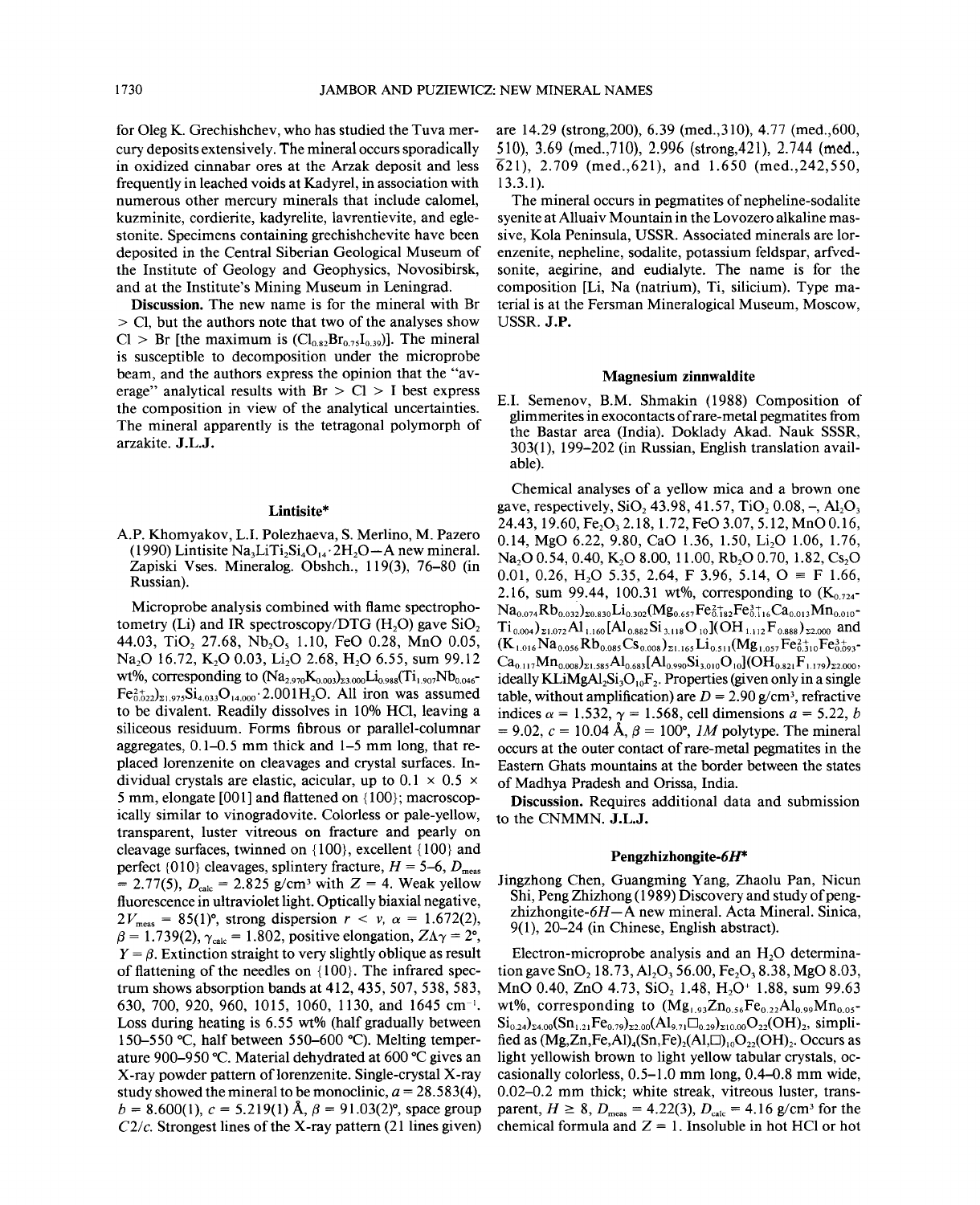HNO<sub>3</sub>. Optically uniaxial positive,  $\omega = 1.802(2)$ ,  $\epsilon =$ 1.814(2). X-ray single-crystal structural study  $(R = 0.10)$ indicated trigonal symmetry, space group  $\overline{P3}m$ ,  $a =$ 5.692(5),  $c = 13.78(2)$  Å. Strongest lines of the X-ray powder pattern (15 lines listed) are 2.846(90,110), 2.423(100,021,113), 1.639(30,124), 1.545(40,033,125), 1.414(50,221,028), and 1.050(30).

The mineral formed with high-temperature, metasomatic tungsten ore in the Anhua area, Hunan Province, China. Associated minerals are quartz, scheelite, muscovite, magnetite, rutile, nigerite, cassiterite, zircon, and taaffeite. The new name is for Peng Zhizhong (one of the authors, since deceased), who initially determined the crystal structure of the mineral in 1981. The mineral is the magnesium analogue of nigerite-6H.

Discussion. No repository for type material is given. The authors report that penzhizhongite-24R also has been found and will be described separately. J.L.J.

## Rorisite\*

B.V. Chesnokov, T.P. Nishanbaev, L.P. Bazhenova (1990) Rorisite CaFCl-A new mineral. Zapiski Vses. Mineralog. Obshch., 119(3), 73-76 (in Russian).

Chemical analysis gave Ca 38.94, Mg 3.63, Cl 34.24, F 23.29, sum 100.10 wt%, corresponding to  $(Ca<sub>0.89</sub> Mg_{0.13})_{\Sigma1.02}F_{1.00}(Cl_{0.88}F_{0.12})_{\Sigma1.00}$ . Soluble in H<sub>2</sub>O, hygroscopic; in moist air colorless plates become turbid and coated with colorless drops of CaCl, solution; the turbid plates consist of fine-grained fluorite. Slowly soluble in HCl and  $HNO<sub>3</sub>$ ; dissolves glass when mixed with  $H<sub>2</sub>SO<sub>4</sub>$ . Fusibility 1.5; red flame coloration. In closed tube, fuses and forms a colorless liquid that crystallizes into a white transparent substance three seconds after removing the flame. The mineral forms tabular crystals up to 1 mm in diameter, flattened on  $\{001\}$ , with  $\{111\}$  and  $\{110\}$  and occasionally {100}. Some crystals have orthogonal or square shapes; most crystals have "fused" surfaces without well-expressed flat surfaces. Transparent, colorless, vitreous luster, white streak,  $H = 2$ , excellent  $\{001\}$  and perfect  $\{110\}$ cleavages, conchoidal fracture. Brittle, thin leaves exhibit little elasticity.  $D_{\text{meas}} = 2.78(1), D_{\text{calc}} = 2.94 \text{ g/cm}^3$ . Optically uniaxial negative,  $\omega = 1.668(2)$ ,  $\epsilon = 1.635(2)$ . Weak violet fluorescence in ultraviolet light (360 nm). X-ray powder study showed the mineral to be tetragonal, *a =* 3.890(1),  $c = 6.810(1)$  Å,  $Z = 2$ . The mineral is isostructural with matlockite (PbFCl), and the X-ray pattern is analogous to that of synthetic tetragonal CaFCl. Space group by analogy with the latter is *P4/nmm.* Strongest lines (21 given) are: 6.81(45,001), 2.557(100,102), 2.267(35,003), 2.138(32,112), and 1.560(32,104).

The mineral occurs within carbonatized wood fragments in old burnt dumps at Kopeysk, Chelyabinsk Coal Basin, Ural Mountains, USSR. Associated minerals are fluorite, periclase, and troilite. The name is from the Latin *roris* (dew), alluding to the transparent drops that cover the mineral in moist air. The type specimen is at the Fersman Mineralogical Museum, Moscow, USSR. J.P.

# Szymańskiite\*

- A.c. Roberts, T.S. Ercit, R.C. Erd, R.L. Oscarson (1990) Szymańskiite, Hg! $(k)$ (Ni,Mg)<sub>6</sub>(CO<sub>3</sub>)<sub>12</sub>(OH)<sub>12</sub>- $(H<sub>3</sub>O)<sub>8</sub>$ <sup>+</sup>  $\cdot$  3H<sub>2</sub>O, a new mineral species from the Clear Creek claim, San Benito County, California. Can. Mineral., 28, 703-707.
- J.T. Szymański, A.C. Roberts (1990) The crystal structure of szymańskiite, a partly disordered  $(Hg-Hg)^{2+}$ ,  $(Ni, Mg)^{2+}$ hydronium-carbonate-hydroxide-hydrate. Can. Mineral., 28, 709-718.

The average of three electron-microprobe analyses gave MgO 2.0, NiO 7.9, Hg<sub>2</sub>O 75.8, CO<sub>2</sub> 6.0-10.7 wt%. From the microprobe-determined Ni/Mg ratio of 2.125/1 and with CO<sub>2</sub> and H<sub>2</sub>O derived from crystal-structural analysis, the formula is  $Hg_{16}^{1+}(Ni_{4.08}Mg_{1.92})_{\gamma_6,00}(CO_3)_1(OH)_{12}$ - $(H<sub>3</sub>O)<sub>k</sub><sup>+</sup>·3H<sub>2</sub>O$ , which requires MgO 1.67, NiO 6.57, Hg<sub>2</sub>O 72.14, CO, 11.42, H<sub>2</sub>O 8.18 wt%. The infrared spectrum shows the presence of structural H<sub>2</sub>O (1650 cm<sup>-1</sup>), OH and H<sub>2</sub>O (3308 cm<sup>-1</sup>), and strong absorptions for carbonate groups (1094, 844, 1452, 1350, and 669 cm<sup>-1</sup>). The anomalously high microprobe-determined values for Ni, Mg, and Hg are attributed to emission of  $H<sub>2</sub>O$  and  $CO<sub>2</sub>$ as a consequence of heating by the microprobe electron beam. The mineral occurs as millimeter size sprays and disseminated euhedral crystals, up to 0.4 mm long and 0.05 wide, elongate [0001], showing major  $\{10\overline{1}0\}$  and minor  $\{0001\}$ ; striated parallel to  $[0001]$  on  $\{10\overline{1}0\}$ . Transparent blue-gray to blue-green, darkening on long exposure to light. Pale blue streak, irregular to conchoidal fracture, poor  ${10\overline{10}}$  cleavage, vitreous luster, brittle, nonfluorescent; whitens in cold dilute HCl and reacts similarly but with minor effervescence in concentrated HCl.  $D_{\text{calc}}$  = 4.86 g/cm<sup>3</sup> for the ideal formula with Ni/Mg = 2.125/1 and  $Z = 1$ . Optically uniaxial negative,  $\omega =$ 1.795(3),  $\epsilon = 1.786(3)$ ,  $O =$  vellowish green,  $E =$  bluish green,  $E > 0$ . X-ray single-crystal study  $(R = 3.49\%)$ showed hexagonal symmetry, space group  $P6_3$ ; cell dimensions calculated from a 114.6-mm Debye-Scherrer pattern *(CuKa* radiation) are  $a = 17.415(5)$ ,  $c = 6.011(4)$ Å. Strongest lines of the pattern are  $14.9\ (100.100)$ , 5.60 (100,101), 3.299 (80,410), 3.201 (50,401), 2.704 (60,501), 2.665 (60,212), 2.476 (50,222), and 1.751 (50,702,532).

The mineral occurs in massive quartz at a prospect pit near the former Clear Creek mercury mine, New Idria district, San Benito County, California. Among the most closely associated minerals are cinnabar, montroydite, native mercury, and edgarbaileyite. The new name is for J. T. Szymański, of CANMET, Ottawa, Canada, who solved the crystal structure. Only three small specimens, containing an estimated 20 mg of the mineral, are known. Type material is in the Systematic Reference Series portion of the National Mineral Collection housed at the Geological Survey of Canada, Ottawa. J.L.J.

## Yingjiangite\*

Zhangru Chen, Zuzhu Huang, Xiaofa Gu (1990) A new uranium mineral- Yingjiangite. Acta Mineral. Sinica, 10(2), 102-105 (in Chinese, English abstract).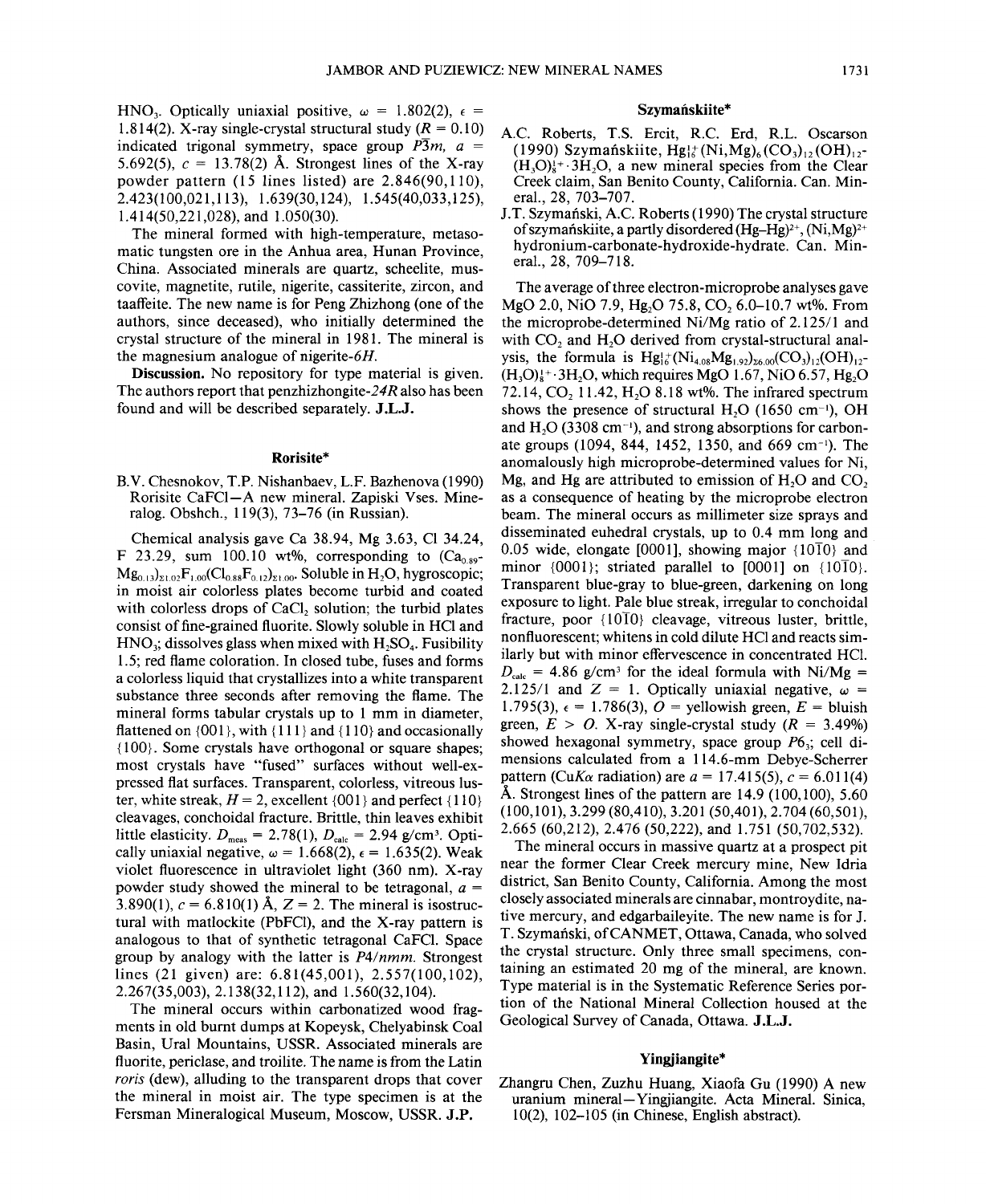The average of four electron-microprobe analyses gave K<sub>2</sub>O 2.46, CaO 1.57, Ce<sub>2</sub>O<sub>3</sub> 0.34, Y<sub>2</sub>O<sub>3</sub> 0.11, ThO<sub>2</sub> 0.51, UO<sub>3</sub> 76.54, P<sub>2</sub>O<sub>5</sub> 11.10, H<sub>2</sub>O 7.37 (by difference?), sum 100.00 wt%, corresponding to  $(K_{0.63}Ca_{0.34}REE_{0.03}^{-1})$  $Th_{0.02}$ <sub>21.02</sub>(UO<sub>2</sub>)<sub>3.21</sub>(PO<sub>4</sub>)<sub>1.88</sub>(OH)<sub>2</sub>.4H<sub>2</sub>O, simplified as  $(K_{1-x}Ca_x)(UQ_2)_3(PO_4)_2(OH)_{1+x}.4H_2O$  where  $x = 0.35$ . Occurs as compact microcrystalline aggregates in which grain size is 0.01 to 0.015 mm. Golden yellow to yellow color, transparent to translucent, subadamantine to resinous luster,  $H = 3-4$ ,  $D_{\text{meas}} = 4.15$ ,  $D_{\text{calc}} = 4.17$  *g/cm<sup>3</sup>* with  $Z =$ 8. Weak yellowish green fluorescence in ultraviolet light. Optically biaxial negative, length slow,  $\alpha$  = 1.669 (almost colorless),  $\beta = 1.692$  (light yellow),  $\gamma = 1.710$  (yellow),  $2V_{\text{calc}} = 83^{\circ}$ . The infrared spectrum shows strong absorptions from 3600–3200  $cm^{-1}$  (H<sub>2</sub>O and OH); absorptions at  $1085$ ,  $1040$ ,  $990$ ,  $590$ ,  $540$ , and  $260$  cm<sup>-1</sup> and beyond are attributed to  $PO<sub>4</sub>$  groups, and a peak at 910 cm<sup>-1</sup> is attributed to  $(UO<sub>2</sub>)<sup>2+</sup>$ . The DTA curve shows major endothermal peaks at 190 and 269°C related to evolution of  $H<sub>2</sub>O$ . The X-ray powder pattern shows similarities to that of phosphuranylite, and by analogy the symmetry is orthorhombic, space group  $C222<sub>1</sub>$ ,  $a = 13.73(1)$ ,  $b =$ 15.99(1),  $c = 17.33(2)$  Å. Strongest lines of the diffractometer pattern *(CuK* $\alpha$  radiation) are 8.03(100,020). 5.90(40,022), 3.99(90,040), 3.88(40,223), 3.45(40,240), 3.17(70,025), 3.10(70,421), 2.886(60,006), 2.449(40,245), 2.172(40), 1.903(40), and 1.547(40).

The mineral is a secondary product in an oxidized zone containing uraninite and uranothorite in an occurrence at Tongbiguan Village, Yingjiang County, Yunnan Province, China. Associated minerals are studtite, calcurmolite, tengchongite, and autunite. The new name is for the locality. Type material is in the National Geological Museum [Beijing]. J.L.J.

## Zanazziite\*

P.B. Leavens, 1.S. White, 1.A. Nelen (1990) Zanazziite, a new mineral from Minas Gerais, Brazil. Mineral. Record, 21, 413-417.

Electron-microprobe analysis (Be determined by AAS and  $H<sub>2</sub>O$  by CHN analyses) gave CaO 10.65, MgO 11.66, FeO 9.63, MnO 1.77, SiO, 0.36, Al, O, 1.54, Fe, O, 0.76, BeO 9.81, P<sub>2</sub>O<sub>5</sub> 39.27, H<sub>2</sub>O 13.32, sum 98.77 wt% (Fe<sup>2+</sup>:  $Fe<sup>3+</sup>$  partitioned on the basis of titrimetric analysis); the results correspond to  $(Ca_{1,97}Mn_{0.03})_{22,00}(Mg_{0.61}Fe_{0.40})_{21,01}$ - $(Mg_{2,38}Fe_{1,08}^{2+}Mn_{0,23}Al_{0,31}Fe_{0,1}^{3+})_{\Sigma 4.10}Be_4(P_{5,73}Be_{0,06}Si_{0,06})_{\Sigma 5.85}O_{24}$ - $(OH)_{3,4} \cdot 6.6H_2O$ , ideally  $Ca_2Me^{2+}Me^{2+}_4Be_4(PO_4)_6(OH)_4$ . 6H<sub>2</sub>O where Me<sup>2+</sup> indicates Mg > Fe<sup>2+</sup>or Mn<sup>2+</sup>. The mineral occurs as pale to dark olive-green, compositionally zoned, barrel-shaped crystals and crystal rosettes up to 4 mm. Crystals typically show major  ${100}$  and  ${110}$  with {001} irregular and rounded; less commonly bladed, showing major  $\{100\}$ , minor $\{110\}$ , and irregular, rounded {001}. Streak white, luster vitreous to slightly pearly on cleavage surfaces, good  $\{100\}$  and distinct  $\{010\}$  cleavages,  $H = 5$ , nonfluorescent in ultraviolet light,  $D_{\text{meas}} =$ 

2.76,  $D_{\text{calc}} = 2.77$  g/cm<sup>3</sup> with  $Z = 2$ . Optically biaxial positive,  $\alpha = 1.606(2)$ ,  $\beta = 1.610(2)$ ,  $\gamma = 1.620(2)$ ,  $2V_{\text{meas}}$  $= 72^{\circ}, 2V_{\text{calc}} = 65^{\circ}, X = b, Z:[100] = 3^{\circ}$  in obtuse  $\beta$ . X-ray single-crystal structural study indicated monoclinic symmetry, space group  $C2/c$ ,  $a = 15.874(4)$ ,  $b = 11.854(3)$ , c  $= 6.605(1)$  Å,  $\beta = 95.35(3)$ °. A Gandolfi X-ray pattern  $(CuK\alpha$  radiation) is similar to the pattern of roscherite and gave strongest lines of 9.50(90,110), 5.91(100,020), 3.16(70,330), 3.05(50,510), 2.766(50,240), 2.682-  $(40B,600)$ , 2.20 $(40.15\overline{1}$ ,710), and 1.642(50B) Å.

The new name is for Dr. Pier F. Zanazzi of the Universita delgi Studi di Perugia, who has studied the structural crystallography of many minerals, including that of zanazziite. The mineral occurs with colorless quartz, rose quartz crystals, and eosphorite in pockets in the Lavra da Ilha pegmatite near Taquaral, northeastern Minas Gerais, Brazil. Type material is in the Smithsonian Institution, Washington, DC.

Discussion. A microprobe analysis of Fe-dominant triclinic "roscherite" also is given. The formula differs substantially from that given for roscherite in Fleischer's *Glossary of Mineral Species* (1987); as is noted by the authors, details of the relationship of zanazziite to roscherite are uncertain, and the roscherite-group minerals require further study. The principal question seems to be "What exactly is roscherite?" J.L.J.

## Znucalite\*

P. Ondrus, F. Veselovsky, R. Rybka (1990) Znucalite,  $Zn_{12}(UO_2)Ca(CO_3)_{12}(OH)_{22}$ . 4H<sub>2</sub>O, a new mineral from Pfibram, Czechoslovakia. Neues lahrb. Mineral. Mon., 393-400.

The average range of 15 electron-microprobe analyses  $(H<sub>2</sub>O$  and  $CO<sub>2</sub>$  by thermal analyses) gave ZnO 56.75 (56.25– 57.00), CaO 4.06 (3.83-4.13), UO, 17.42 (17.18-17.66),  $CO$ , 8.25 (7.0–9.5), H<sub>2</sub>O 15.37 (14.8–16.1), sum 101.85 wt%, corresponding to  $\text{Zn}_{11.83}(\text{UO}_2)_{1.03}\text{Ca}_{1.23}(\text{CO}_3)_{3.18}$ - $(OH)_{2182}$  $\cdot$  3.57H<sub>2</sub>O. Occurs as porous coatings of saucershaped aggregates, up to  $10 \text{ cm}^2$ , some consisting of thin plates averaging  $15 \times 8 \times 0.4 \mu m$ . Color white, light yellow, grayish yellow; translucent, silky luster, perfect {01O} cleavage, yellow-green fluorescence in short- and long-wave ultraviolet light; readily soluble in acid, with evolution of CO<sub>2</sub>;  $D_{\text{meas}} = 3.01(3)$ ,  $D_{\text{calc}} = 3.09$  g/cm<sup>3</sup> with  $Z = 4$ . Optically biaxial negative,  $\alpha = 1.563(2)$ ,  $\beta =$ 1.621(2),  $\gamma = 1.621(4)$ ,  $2V_{\text{calc}} = \infty$ <sup>o</sup>, negative elongation extinction inclined about 9°. TG analysis shows losses of 2.1 wt% between 20 and 150  $\degree$ C (absorbed H<sub>2</sub>O), 16.05 wt% between 180 and 430 °C (H<sub>2</sub>O and OH), and 7.68 wt% between 450 and 960 °C (CO<sub>2</sub>). The infrared spectrum shows absorption bands typical of carbonate and  $H<sub>2</sub>O$ . X-ray powder patterns show some variations in intensities, attributable to selective orientation of the plates. Strongest lines of a Guinier-de Wolff pattern *(CoKa* radiation) are 25.10(62,010), 6.141(78,210), 5.650-  $(54,201,220), 3.165(70,1\overline{4}3), 2.728(90,281,182,2\overline{5}3),$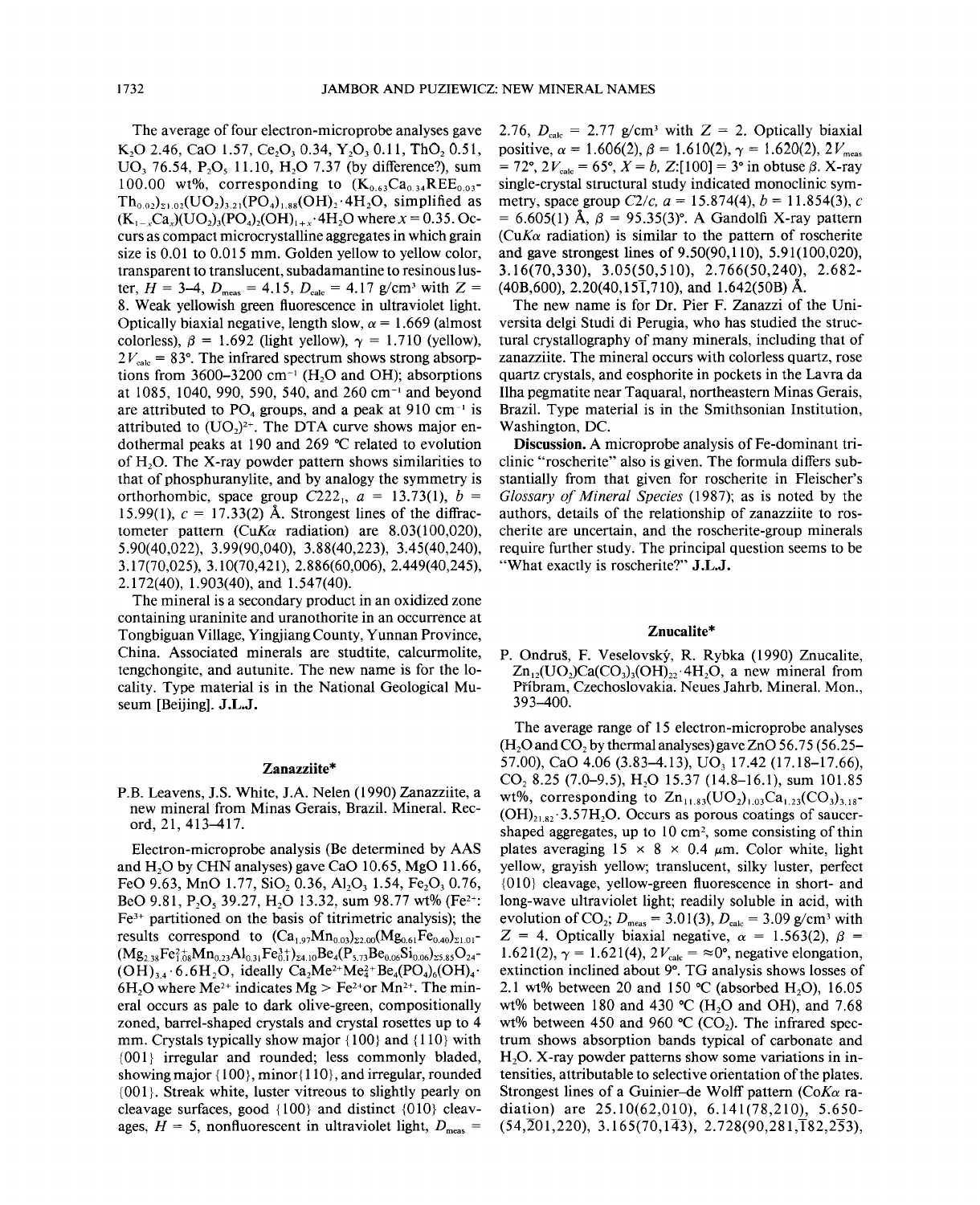$2.708(100,182)$ ,  $2.682(56,204)$ ,  $1.5820(77)$ ,  $1.5600(62)$ , and 1.5561 (67). Triclinic cell dimensions calculated from the powder pattern are  $a = 12.692(4)$ ,  $b = 25.096(6)$ ,  $c =$ 11.685(3) Å,  $\alpha = 89.08(2)$ ,  $\beta = 91.79(2)$ ,  $\gamma = 90.37(3)$ °.

The new name is derived from the main constituents: Zn-U-Ca. The mineral occurs with gypsum, hydrozincite, aragonite, sphalerite, galena, pyrite, and other minerals as an oxidation product on uraninite-bearing dump material from the Lill mine, which operated in the second half of the 19th century at Pfibram, Central Bohemia, Czechoslovakia. Type material is at the National Museum and at the Mineralogical Museum of the Faculty of Natural Sciences of Charles University, both in Praha, and at The Regional Museum, Pfibram, Czechoslovakia. J.L.J.

## $FeRh_2S_4$ , Pd<sub>3</sub>(Te,As), Pd<sub>5</sub>Rh<sub>5</sub>As<sub>4</sub>

Z. lohan, E. Siansky, M. Ohnenstetter (1991) Isoferroplatinum nuggets from Milverton (Fifield, N.S.W., Australia): A contribution to the origin of PGE mineralization in Alaskan-type complexes. Compte Rendu Acad. Sci. Paris, Ser. II, 312, 55-60.

Platinum-group minerals (PGM) occur as nuggets about 2 mm in size in placers at Fifield, 380 km west-northwest of Sydney, Australia. The nuggets consist of isoferroplatinum with small inclusions of Os-Ir-Pt alloys, bowietekashinite, and unidentified minerals.

 $\mathbf{F} \in \mathbf{R} \mathbf{h}_2 \mathbf{S}_4$ . Electron-microprobe analysis of the only grain found, about  $20 \mu m$  across, gave Rh  $42.60$ ,  $41.95$ , Ir  $10.44$ , 10.48, Pt 1.96, 1.73, Pd 0.20, 0.03, Fe 6.78,7.04, Cu 7.38, 7.54, Co 0.10, 0.18, As-, 0.05, S 31.12, 32.14, sum 100.57, 101.19 wt%, corresponding to  $(Rh_{1.77}Ir_{0.2}Pt_{0.04}Pd_{0.01})_{z_1.98}$  $(Fe_{0.50}Cu_{0.48}Co_{0.01})_{\Sigma 0.99}S_{4.02}$  and  $(Rh_{1.66}Ir_{0.22}Pt_{0.04})_{\Sigma 1.92}$  $(Fe<sub>0.51</sub>Cu<sub>0.48</sub>Co<sub>0.01</sub>)<sub>21.00</sub>S<sub>4.07</sub>$ , ideally FeRh<sub>2</sub>S<sub>4</sub>, which is the iron analogue of cuprorhodsite,  $CuRh<sub>2</sub>S<sub>4</sub>$ .

 $Pd<sub>3</sub>(Te, As)$ . Electron-microprobe analyses of subhedral, elongate grains,  $4-5 \mu m$  long and associated with iridosmine, gave Pd 71.42, 71.80, Pt 2.58, 2.43, Rh 1.08, 0.85, Ir 0.27, 0.03, Os 0.01, 0.10, Fe 0.08, 0.01, Ni 0.09, -, Cu 0.09, 0.01, Te 16.28, 16.30, As 6.63, 6.47, Sb 0.47, 0.38, S 0.02, -, sum 99.01, 98.37 wt%, corresponding to  $(Pd_{2.92}Pt_{0.06}Rh_{0.05})_{23.03} Te_{0.56}As_{0.39}Sb_{0.02}$ <sub>20.97</sub> and  $(Pd_{2.96}$ - $Pt_{0.05}Rh_{0.03}$ <sub>23.04</sub>(Te<sub>0.56</sub>As<sub>0.38</sub>Sb<sub>0.02</sub>)<sub>20.96</sub>, ideally Pd<sub>3</sub>Te. Close in composition of keithconnite  $(Pd<sub>3</sub>, Te)$  and analogous to atheneite  $(Pd, Hg)$ <sub>3</sub>As.

 $Pd_{5}Rh_{5}As_{4}$ . Electron-microprobe analyses of platy, euhedral crystals, up to 30  $\mu$ m long, gave Pd 38.01, 37.12, Rh 36.17, 35.67, Pt 2.22, 2.28, Ir 0.17, 0.36, Fe 0.07, -, Cu 0.13, 0.05, As 20.10, 20.81, Te 2.38, 2.45, Sb 0.75, 0.74, sum 100.00, 100.49 wt%, the average corresponding to  $(Rh_{2.399}Pd_{2.422}Ir_{0.010}Pt_{0.070}Cu_{0.006}Co_{0.003}Ni_{0.002})_{24.912}(As_{1.898}$  $Te_{0.130}Sb_{0.049}S_{0.002}z_{2.079}$ , ideally  $(Pd, Rh)_{5-x}(As, Te)_{2}$  or Rh, Pd, As.,

Discussion. A phase previously described as  $Pd<sub>3</sub>Te$  in the synthetic Pd-Te system has been shown to be  $Pd_{20}Te_7$ (Kim et aI., *J. Less-Common Metals,* 162,61-74, 1990). The simplified formula for  $(Pd,Rh)_{s-x}(As, Te)$ , is Pd<sub>s-x</sub>As<sub>2</sub>; Pd<sub>5</sub>As<sub>2</sub> was reported previously in *Am. Mineral.*, 75, 1218-1219, 1990. J.L.J.

# $Pb. O<sub>2</sub>(Cl, SO<sub>2</sub>)$

R.C. Rouse, *P.I.* Dunn (1990) A new lead sulfate oxychloride related to the nadorite group from Brilon, Germany. Neues lahrb. Mineral. Mon., 337-342.

The mineral occurs as pink, glassy blebs of 1-2 mm and aggregates intimately intergrown with mendipite partly altered to hydrocerussite on a specimen from the Kunibert mine near Brilon, Nordrhein- Westfalen, Germany. Electron-microprobe analysis gave PbO 92.2,  $SO<sub>3</sub>$  3.5, Cl 5.6,  $O \equiv Cl$  1.3, sum 100.0 wt%, corresponding to  $Pb_{4.13}S_{0.44}O_{4.64}Cl_{1.58}$ . Normalized to 4Pb, the formula is  $Pb_4O_{28}[\text{Cl}_{16}(\text{SO}_4)_{04}]_{\text{22,00}}$ , ideally  $Pb_4O_3(\text{Cl},\text{SO}_4)_{2}$ . Optically biaxial, possibly negative. Perfect {OOI} cleavage. Singlecrystal X-ray study indicated monoclinic symmetry and a pronounced pseudotetragonal subcell; *A* = 3.945(3), *B*  $= 3.933(5)$ ,  $C = 13.119(5)$  Å,  $\beta = 91.11(4)$ ° as refined from the powder pattern (114-mm Gandolfi camera, *CuKa* radiation). True cell and space group not known. The strongest lines of the powder pattern are 3.77(80, slightly broad,  $\overline{101, 011, 101}$ , 2.952(100, $\overline{103}$ ), 2.897(100,013,103), 2.785(100,110), 1.743(40,121,211,121), and 1.701(40,- $116,\overline{1}07,\overline{2}04,017$ ). The pattern has similarities to that of synthetic  $Pb_{3.6}O_4Cl_{1.6}$  (PDF 21-473). The type specimen is in the Smithsonian Institution, Washington, DC. J.L.J.

# Se-bearing minerals

L.E. Gertsen, P.E. Kotelnikov, E.Ya. Eremeeva (1989) New find of selenium minerals in porphyry copper deposits of Kazakhstan. Izvestiya Akad. Nauk Kazak. SSR, Ser. Geol., 1989(3), 45-49 (in Russian).

# Mineral A

Microprobe analysis gave Cu 17.71, Fe 15.20, Pb 27.31, Bi 11.84, Ag 0.27, Se 7.51, S 19.83, sum 99.67, corresponding to  $(Cu_{0.38}Fe_{0.37}Pb_{0.18}Bi_{0.08}Ag_{0.01})_{21.02}(S_{0.85}Se_{0.13})_{20.98}$ . In reflected light, creamy white, weak pleochroism, anisotropic effects in air reddish brown to bluish gray. In immersion oil, brown to bluish gray. Reflectance (nm, *R%):* 450 31; 500 38; 55040; 600 41; 650 40; 700 38.  $H_{20}$  = 290 kg/mm<sup>2</sup>. The mineral occurs as an aggregate,  $6 \times 20 \ \mu \text{m}$ , of crystals 1-3 mm.

## Mineral B

Microprobe analysis gave Cu 7.33, Fe 20.67, Pb 7.15, Bi 21.34, Ag 9.13, Se 7.69, S 8.00, sum 81.30 wt%; the ratios are Fe/Cu/Bi/(Ag + Pb)/(S + Se) =  $3/1/1/1/3$  with  $Ag/Pb = 2.48/1$  and  $S/Se = 2.3/1$ . In reflected light, pleochroic from gray to dark gray in air, dark gray to brownish gray in immersion oil (sections perpendicular to grain elongation). Anisotropic effects in air bluish gray to bright yellow, in immersion oil dark gray to yellowish gray. Relief higher than those of mineral A and Se-bearing bismuthinite. The mineral occurs as elongate grains,  $1 \times 1$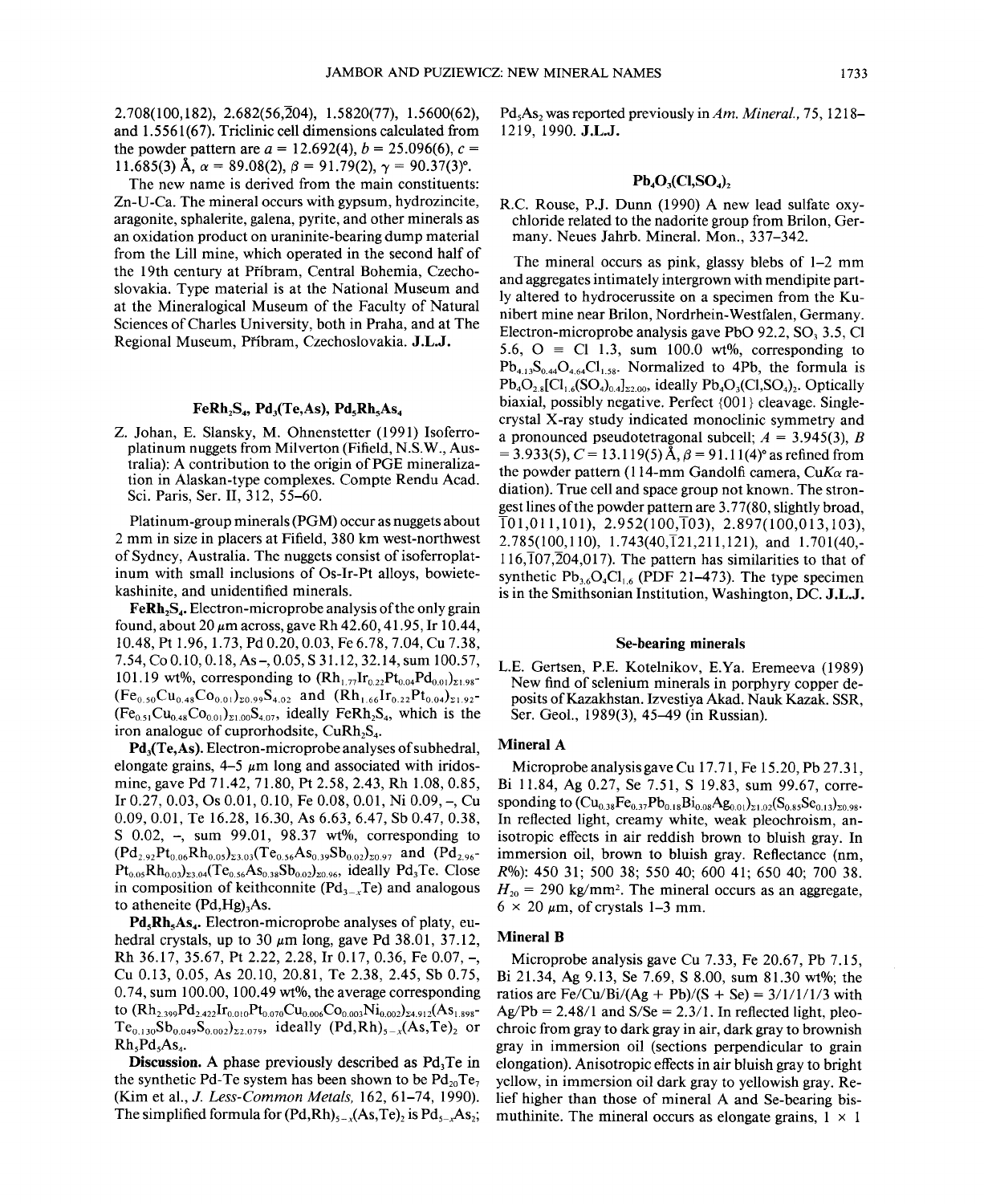$\mu$ m in diameter, that form a 2–4  $\mu$ m rim around mineral A. Both minerals occur in the Kenkuduk deposit, Kazakhstan, USSR. J.P.

# New Data

# Berborite polytypes

G. Giuseppetti, F. Mazzi, C. Tadini, A.O. Larsen, A. Asheim, G. Raade (1990) Berborite polytypes. Neues Jahrb. Mineral. Abh., 162, 101-116.

Berborite,  $Be_2(BO_3)(OH) \cdot H_2O$ , from nepheline syenite pegmatites in quarries in larvikite in the Tvedalen district, southern Oslo region, Norway, occurs as the *IT, 2T,* and *2H* polytypes, each of which has a distinct X-ray powderdiffraction pattern. Berborite-1T has  $a = 4.434(1)$ ,  $c =$ 5.334(2) Å, space group P3; berborite-2T has  $a = 4.431(1)$ ,  $c = 10.663(3)$  Å, space group *P3c1*; berborite-2H has  $a =$ 4.433(2),  $c = 10.638(5)$  Å, space group  $P6_3$ . Structures of the polytypes were refined to  $R = 0.014, 0.019$ , and 0.029, respectively. The Be atoms and the  $O(2)$  apical O atoms of Be tetrahedra are split into two nonequivalent sites, and H<sub>2</sub>O and OH oxygen atoms are ordered on separate 0(2) positions. J.L.J.

#### **Dewindtite**

P. Piret, J. Piret-Meunier, M. Deliens (1990) Chemical composition and crystal structure of dewindtite  $Pb_3[H(UO_2), O_2(PO_4)_2]$  l2H<sub>2</sub>O. Eur. J. Mineral., 2, 399-405 (in French, English abstract).

X-ray crystal-structural study  $(R = 0.063)$  of cotype dewindtite showed the mineral to be orthorhombic, space group *Bmmb*,  $a = 16.031(6)$ ,  $b = 17.264(6)$ ,  $c = 13.605(2)$  $\Lambda$ ,  $D_{\text{calc}} = 5.12$  g/cm<sup>3</sup> with  $Z = 4$  for the ideal formula cited in the title; the formula corresponds to  $3PbO·6UO<sub>3</sub>$ .  $2P_2O_5$  '13H<sub>2</sub>O, requiring PbO 23.06, UO<sub>3</sub> 59.10 P<sub>2</sub>O<sub>2</sub> 9.78, H20 8.06 wt%. J.L.J.

#### Lazurite

A.N. Saposhnikov (1990) Indexing of additional reflections on the X-ray Debye diffraction patterns of lazurite concerning the study of modulation of its structure. Zapiski Vses. Mineralog. Obshch., 119(1), 110-116 (in Russian).

In lazurite from deposits in the southwestern Baikal region, USSR, three structural modifications of lazurite were found: (1) triclinic,  $a = 9.091$ ,  $b = 12.857$ ,  $c = 25.719$  $\hat{A}$ ,  $\alpha = \beta = \gamma = 90^{\circ}$ , space group *P*1 or *PT*, optically biaxial positive, strongly pleochroic from blue to pale blue or colorless,  $\alpha = 1.503$ ,  $\beta = 1.510$ ,  $\gamma = 1.514$ ; (2) monoclinic,  $a = 36.36, b = c = 51.40$  Å,  $\alpha = \beta = \gamma = 90^{\circ}$ , space group  $P2_1/b$ , optically negative, no pleochroism,  $\gamma \approx \beta = 1.512$ . 1.514,  $\alpha = 1.511 - 1.513$ ; (3) cubic,  $a = 9.072$  Å, space group  $P43n$ , optically isotropic,  $n = 1.498 - 1.512$ .

Discussion. The triclinic and monoclinic modifications are new polymorphs of lazurite. J.P.

#### Högbomite-24R

K. Schmetzer, A. Berger (1990) Lamellar iron-free högbomite-24R from Tanzania. Neues Jahrb. Mineral. Mon., 401-412.

Lamellae of högbomite,  $0.01$  to  $0.1 \mu m$  thick and oriented parallel to the {Ill} faces of the spinel host, occur in gem-quality octahedral spinel crystals free of host rock and thought to have been derived from the Morogoro area of Tanzania. Energy-dispersion analyses, calculated for  $(MgO + Al<sub>2</sub>O<sub>3</sub> + TiO<sub>2</sub>) = 100$  wt%, revealed compositions of two types, one with MgO 18.19,  $Al_2O_3$  67.03, TiO<sub>2</sub> 14.78 wt% and the other with MgO 23.31, Al<sub>2</sub>O<sub>3</sub> 69.56,  $TiO<sub>2</sub>$  7.13 wt%. Selected-area electron-diffraction patterns revealed no differences, with both compositional types giving unit cells of  $a = 5.7$ ,  $c = 12 \times 4.65 = 55.8$  Å. The lamellae correspond to högbomite- $24R$ , the first natural occurrence of this polytype. J.L.J.

#### Hotsonite

O.K. Ivanov, L.L. Shiryaeva, L.A. Khoroshilova, V.G. Petrisheva (1990) Hotsonite-Confirmation of discovery and new data (Blyavinskij mine, the Urals). Zapiski Vses. Mineralog. Obshch., 119(1), 121-126 (in Russian).

One of three similar wet-chemical analyses done at different laboratories gave  $SiO<sub>2</sub> 0.16$ , TiO<sub>2</sub> 0.01, Al<sub>2</sub>O<sub>3</sub> 39.60, Fe<sub>2</sub>O<sub>3</sub> 0.18, MgO 0.41, CaO 0.89, P<sub>2</sub>O<sub>5</sub> 9.06, SO<sub>3</sub> 13.73,  $H_2O^+$  31.29,  $H_2O^-$  4.28, insoluble residuum 0.33, sum 99.94 wt%, corresponding to  $\text{Al}_3(\text{PO}_4)_{0.82}(\text{SO}_4)_{1.07}(\text{OH})_{10.40}$ . 7.4H<sub>2</sub>O, ideally  $\text{Al}_5(\text{PO}_4)(\text{SO}_4)(\text{OH})_{10} \cdot 8\text{H}_2\text{O}$  rather than previously proposed  $\text{Al}_{11}(\text{PO}_4)_2(\text{SO}_4)_3(\text{OH})_{21}$ , 16H<sub>2</sub>O. J.P.

### Perlialite

G. Artioli, A. Kvick (1990) Synchrotron X-ray Rietveld study of perlialite, the natural counterpart of synthetic zeolite-L. Eur. J. Mineral., 2, 749-759.

Structural analysis of perlialite by synchrotron X-ray powder methods gave hexagonal symmetry, space group *P6/mmm,*  $a = 18.5432(4)$ ,  $c = 7.5310(3)$  Å, composition  $K_sT_4A_1.Si_{24}O_7$ , 20H<sub>2</sub>O. The formula is new, but Tl is considered to have entered the larger cavities of the zeolite framework as a consequence of the use of thallium malonate during mineral separation. J.L.J.

#### Phosphuranylite

P. Piret, J. Piret-Meunier (1991) Compositon chimique et structure crystalline de la phosphuranylite  $Ca(UO<sub>2</sub>)(UO<sub>2</sub>)(OH)<sub>2</sub>(PO<sub>4</sub>)<sub>2</sub>]+12H<sub>2</sub>O$ . Eur. J. Mineral., 3, 69-77 (in French, English abstract).